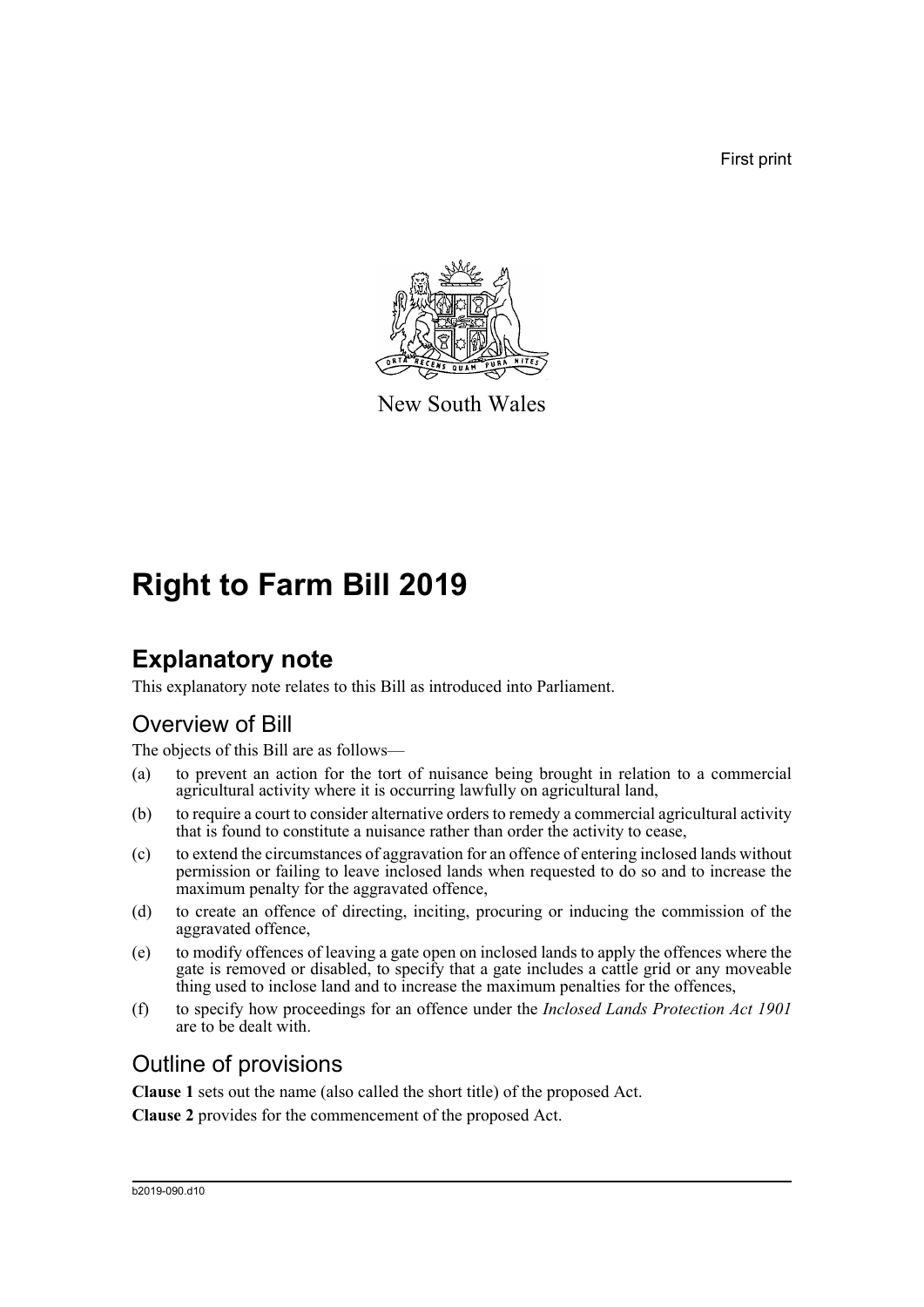**Clause 3** defines certain words and expressions used in the proposed Act, including *commercial agricultural activity*, which means an agricultural activity carried out for, or in connection with, a primary production business.

**Clause 4** provides that an action for the tort of nuisance cannot be brought in relation to a commercial agricultural activity if the activity is carried out lawfully (and not negligently) on agricultural land that has been used for the purposes of agriculture for at least 12 months.

**Clause 5** provides that if a court finds that a commercial agricultural activity (that is not protected by clause 4) does constitute a nuisance, the court is not to order the complete cessation of the activity if the court can instead make an order that would permit the continuation of the activity in a manner—

- (a) that is managed, modified or reduced, and
- (b) consistent with an efficient and commercially viable agricultural operation, and
- (c) unlikely to significantly disturb the other party to the proceedings.

**Clause 6** enables the Governor to make regulations for the purposes of the proposed Act.

### **Schedule 1 Savings, transitional and other provisions**

**Schedule 1** provides for the making of transitional regulations and provides that the proposed provisions do not apply to current proceedings.

#### **Schedule 2 Amendment of Inclosed Lands Protection Act 1901 No 33**

The *Inclosed Lands Protection Act 1901* defines *inclosed lands* as a school, child care service, hospital or nursing home, or any other public or private land that is inclosed or surrounded by a fence or wall or other erection or natural feature, and includes a building.

Section 4 of that Act creates an offence if a person enters into inclosed lands without the consent of the owner or occupier or fails to leave when asked to do so by the owner or occupier. Section 4B of that Act creates an aggravated offence if a person commits the offence under section 4 on land on which a business or undertaking is conducted and does, or attempts to do, certain things while on the land.

**Schedule 2[1] and [2]** make it clear that the aggravated offence includes circumstances in which the person hinders, or attempts or intends to hinder, the conduct of the business or undertaking.

**Schedule 2[3]** introduces 2 new elements of aggravation into the aggravated offence. These are damaging property or wilfully or negligently releasing stock while on the inclosed land.

**Schedule 2[4]** increases the maximum penalty for the aggravated offence from \$5,500 to—

- (a) \$13,200 or imprisonment for 12 months, or both, or
- (b)  $$22,000$  or imprisonment for 3 years, or both if—
	- (i) the offender was accompanied by 2 or more persons when the offence occurred, or
	- (ii) the offender did something that gave rise to a serious risk to the safety of the offender or any other person on the inclosed land.

**Schedule 2[5]** creates a new offence of directing, inciting, procuring or inducing the commission of the aggravated offence with a maximum penalty of \$11,000 or imprisonment for 12 months, or both.

Schedule 2[6] updates offences of wilfully or negligently leaving a gate open on inclosed lands to apply the offences where the gate is removed or disabled, to specify that a gate includes a cattle grid or any moveable thing used to inclose land and to increase the maximum penalties for the offences from \$220 to \$1,650.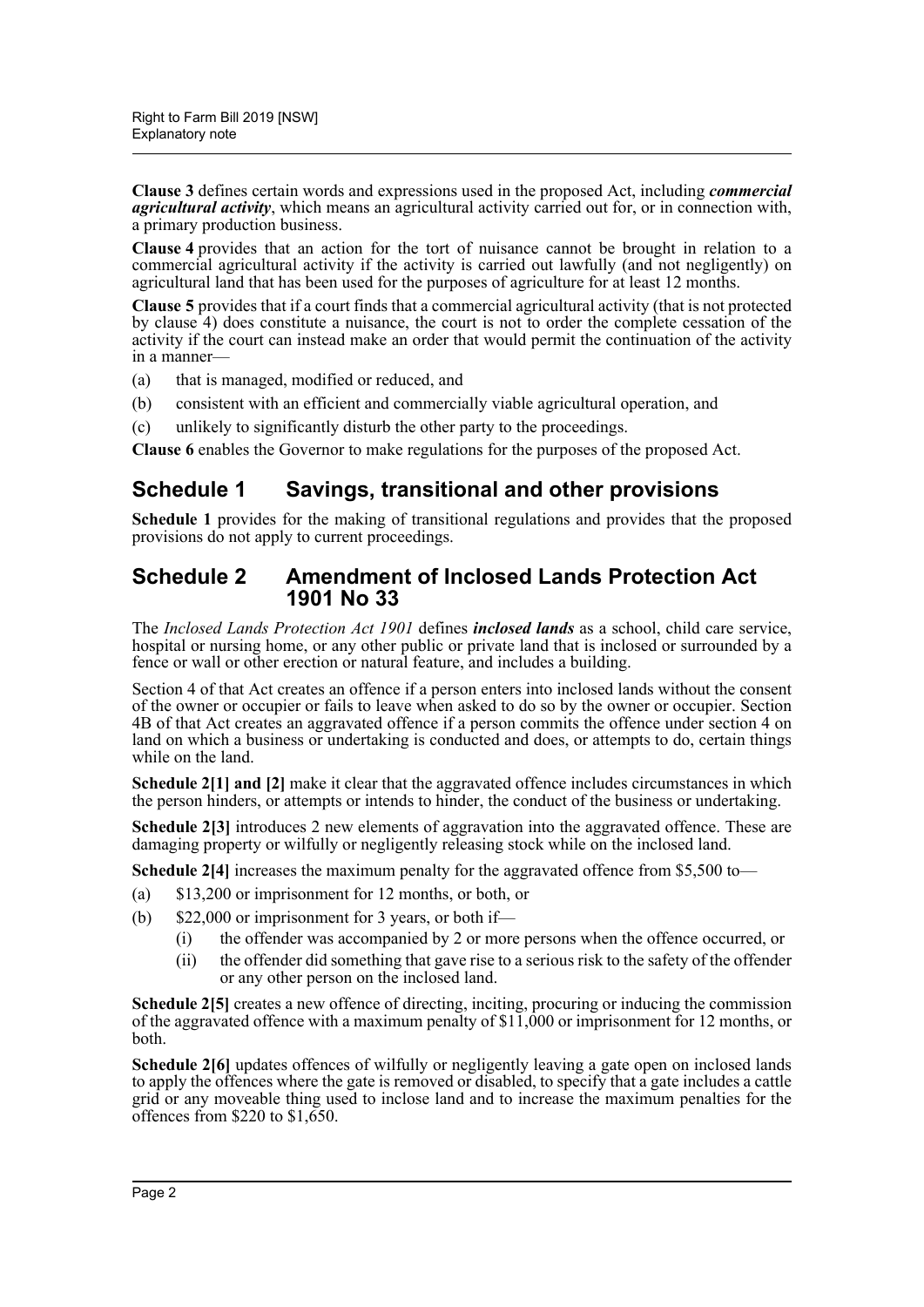**Schedule 2[7]** omits an old provision providing for the recovery of penalties and replaces it with a standard provision setting out how proceedings for an offence under the *Inclosed Lands Protection Act 1901* are to be dealt with.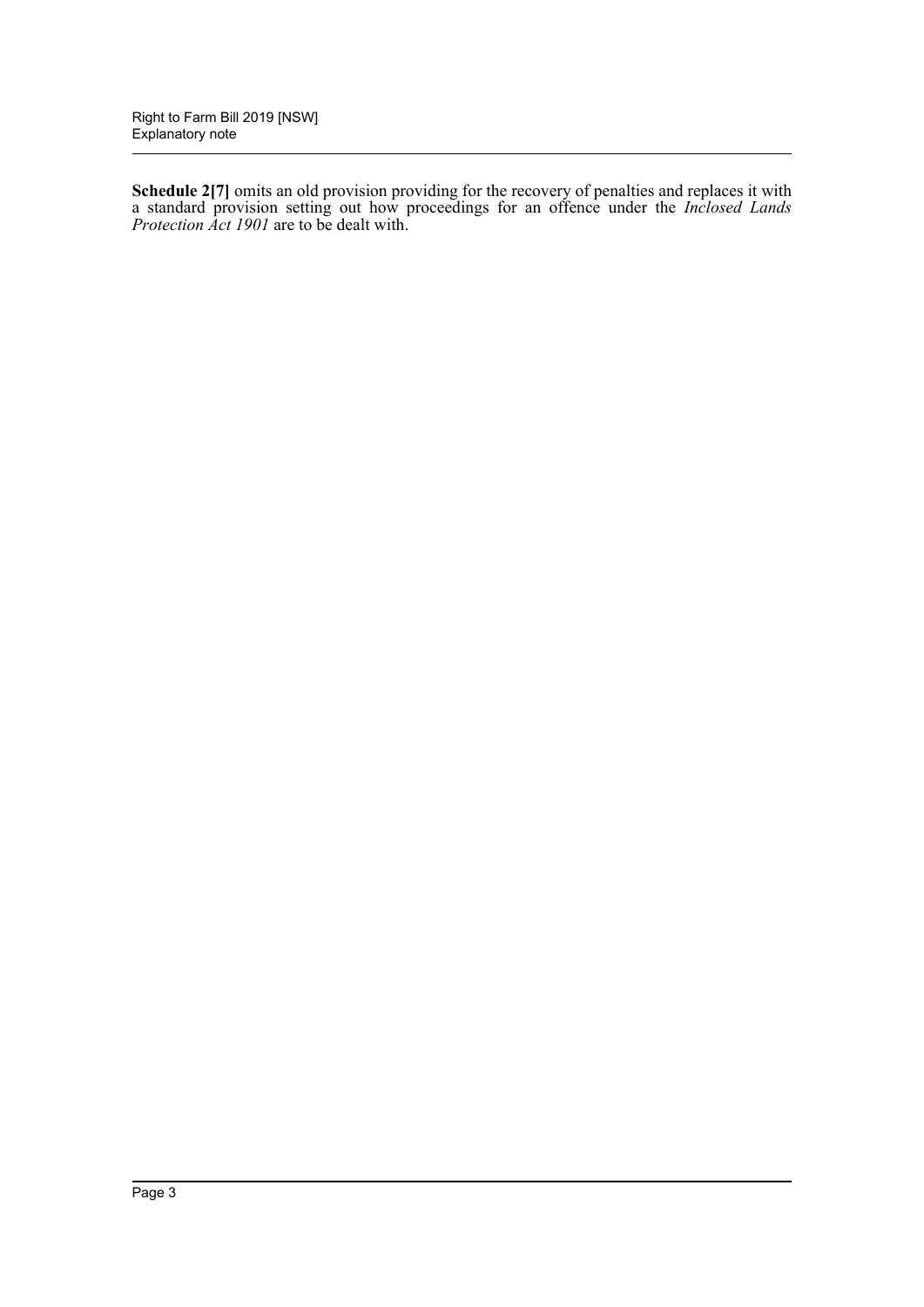First print



New South Wales

# **Right to Farm Bill 2019**

## **Contents**

| <b>Schedule 2</b> |   | <b>Amendment of Inclosed Lands Protection Act 1901 No 33</b>                       | 5    |
|-------------------|---|------------------------------------------------------------------------------------|------|
| <b>Schedule 1</b> |   | Savings, transitional and other provisions                                         |      |
|                   | 6 | Regulations                                                                        | 3    |
|                   | 5 | Courts to not order cessation of agricultural activity if other order<br>available | 2    |
|                   | 4 | Lawful agricultural activity does not constitute nuisance                          |      |
|                   | 3 | Definitions                                                                        | 2    |
|                   | 2 | Commencement                                                                       | 2    |
|                   |   | Name of Act                                                                        | 2    |
|                   |   |                                                                                    | Page |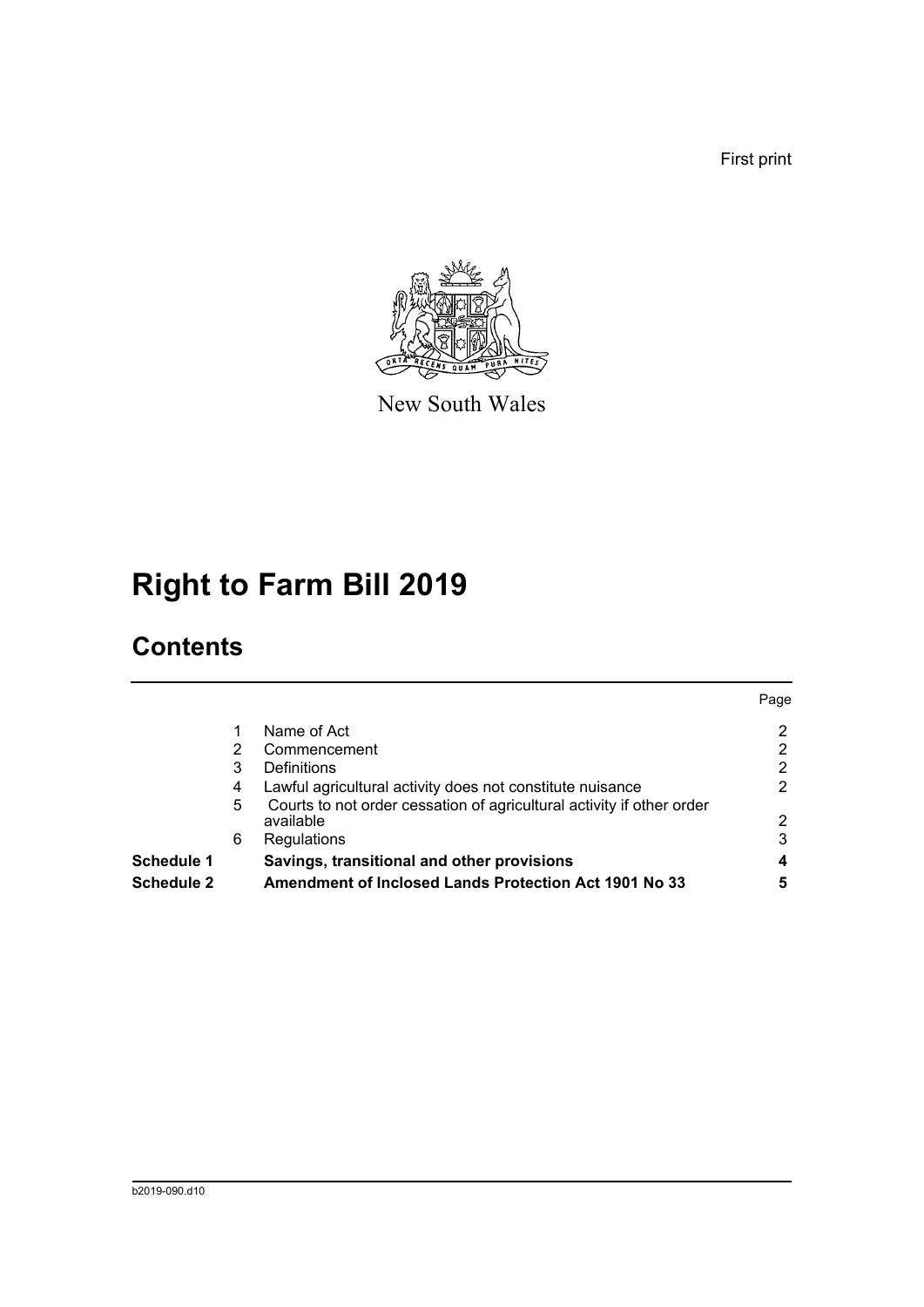

New South Wales

# **Right to Farm Bill 2019**

No , 2019

#### **A Bill for**

An Act to provide for matters relating to farm trespass and the defence of agricultural enterprises; and for other purposes.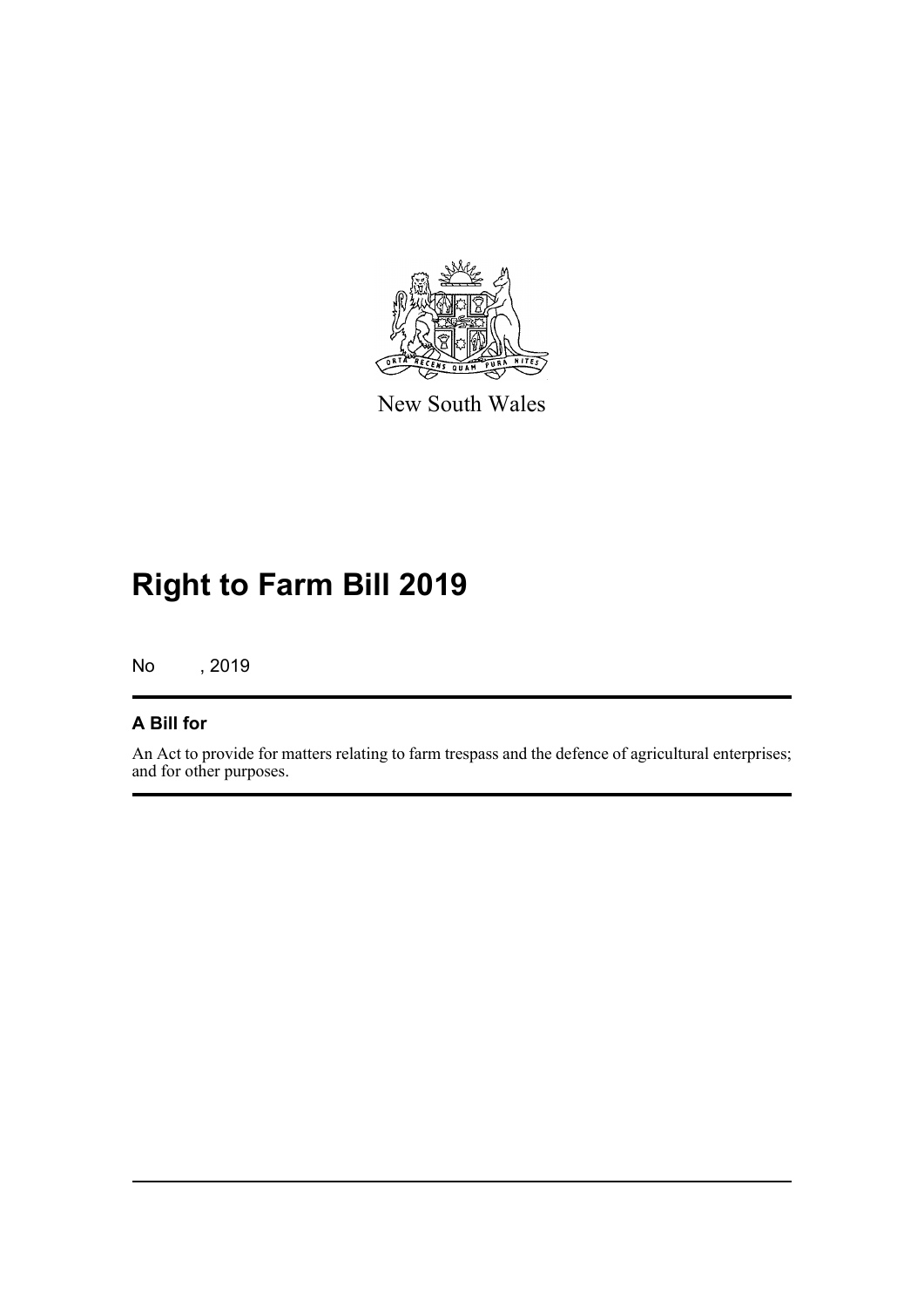<span id="page-5-4"></span><span id="page-5-3"></span><span id="page-5-2"></span><span id="page-5-1"></span><span id="page-5-0"></span>

|              |                                                                                                        | The Legislature of New South Wales enacts-                                                                                                                                                                                                   | 1              |  |
|--------------|--------------------------------------------------------------------------------------------------------|----------------------------------------------------------------------------------------------------------------------------------------------------------------------------------------------------------------------------------------------|----------------|--|
| 1            |                                                                                                        | <b>Name of Act</b>                                                                                                                                                                                                                           | 2              |  |
|              |                                                                                                        | This Act is the <i>Right to Farm Act 2019</i> .                                                                                                                                                                                              | 3              |  |
| $\mathbf{2}$ |                                                                                                        | <b>Commencement</b>                                                                                                                                                                                                                          |                |  |
|              |                                                                                                        | This Act commences on the date of assent to this Act.                                                                                                                                                                                        | 5              |  |
| 3            |                                                                                                        | <b>Definitions</b>                                                                                                                                                                                                                           | 6              |  |
|              | (1)                                                                                                    | In this Act-                                                                                                                                                                                                                                 | $\overline{7}$ |  |
|              | <i>agricultural activity</i> means an activity carried out for, or in connection with,<br>agriculture. |                                                                                                                                                                                                                                              |                |  |
|              |                                                                                                        | <i>agriculture</i> includes aquaculture and forestry.                                                                                                                                                                                        | 10             |  |
|              |                                                                                                        | <i>commercial agricultural activity</i> means an agricultural activity carried out for or in<br>connection with a primary production business within the meaning of the <i>Income Tax</i><br><i>Assessment Act 1997</i> of the Commonwealth. | 11<br>12<br>13 |  |
|              |                                                                                                        | Note. The Interpretation Act 1987 contains definitions and other provisions that affect the<br>interpretation and application of this Act.                                                                                                   | 14<br>15       |  |
|              | (2)                                                                                                    | Notes included in this Act do not form part of this Act.                                                                                                                                                                                     | 16             |  |
| 4            |                                                                                                        | Lawful agricultural activity does not constitute nuisance                                                                                                                                                                                    | 17             |  |
|              | (1)                                                                                                    | No action lies in respect of nuisance by reason only of the carrying out of a<br>commercial agricultural activity if-                                                                                                                        | 18<br>19       |  |
|              |                                                                                                        | the activity is carried out lawfully, and<br>(a)                                                                                                                                                                                             | 20             |  |
|              |                                                                                                        | the activity is not carried out negligently, and<br>(b)                                                                                                                                                                                      | 21             |  |
|              |                                                                                                        | the activity is carried out on agricultural land, and<br>(c)                                                                                                                                                                                 | 22             |  |
|              |                                                                                                        | the land on which the activity is carried out has been used for the purposes of<br>(d)<br>agriculture for a period of at least 12 months.                                                                                                    | 23<br>24       |  |
|              | (2)                                                                                                    | In this section-                                                                                                                                                                                                                             | 25             |  |
|              |                                                                                                        | <i>agricultural land</i> , in relation to a commercial agricultural activity carried out for, or<br>in connection with, a particular type of agriculture, means land used lawfully for that<br>type of agriculture.                          | 26<br>27<br>28 |  |
| 5            |                                                                                                        | Courts to not order cessation of agricultural activity if other order available                                                                                                                                                              | 29             |  |
|              | (1)                                                                                                    | This section applies if in proceedings a court finds that a commercial agricultural<br>activity carried out by a party to the proceedings constitutes a nuisance.                                                                            | 30<br>31       |  |
|              | (2)                                                                                                    | The court must not order the complete cessation of the commercial agricultural<br>activity if the court is satisfied that it could make an order that would permit the<br>continuation of the activity in a manner-                          | 32<br>33<br>34 |  |
|              |                                                                                                        | that is managed, modified or reduced, and<br>(a)                                                                                                                                                                                             | 35             |  |
|              |                                                                                                        | consistent with an efficient and commercially viable agricultural operation,<br>(b)<br>and                                                                                                                                                   | 36<br>37       |  |
|              |                                                                                                        | unlikely to significantly disturb the other party to the proceedings.<br>(c)                                                                                                                                                                 | 38             |  |
|              | (3)                                                                                                    | Subsection (2) does not limit or otherwise prejudice the power of a court to make any<br>other order it thinks fit in respect of the nuisance, including an order as to damages<br>or costs.                                                 | 39<br>40<br>41 |  |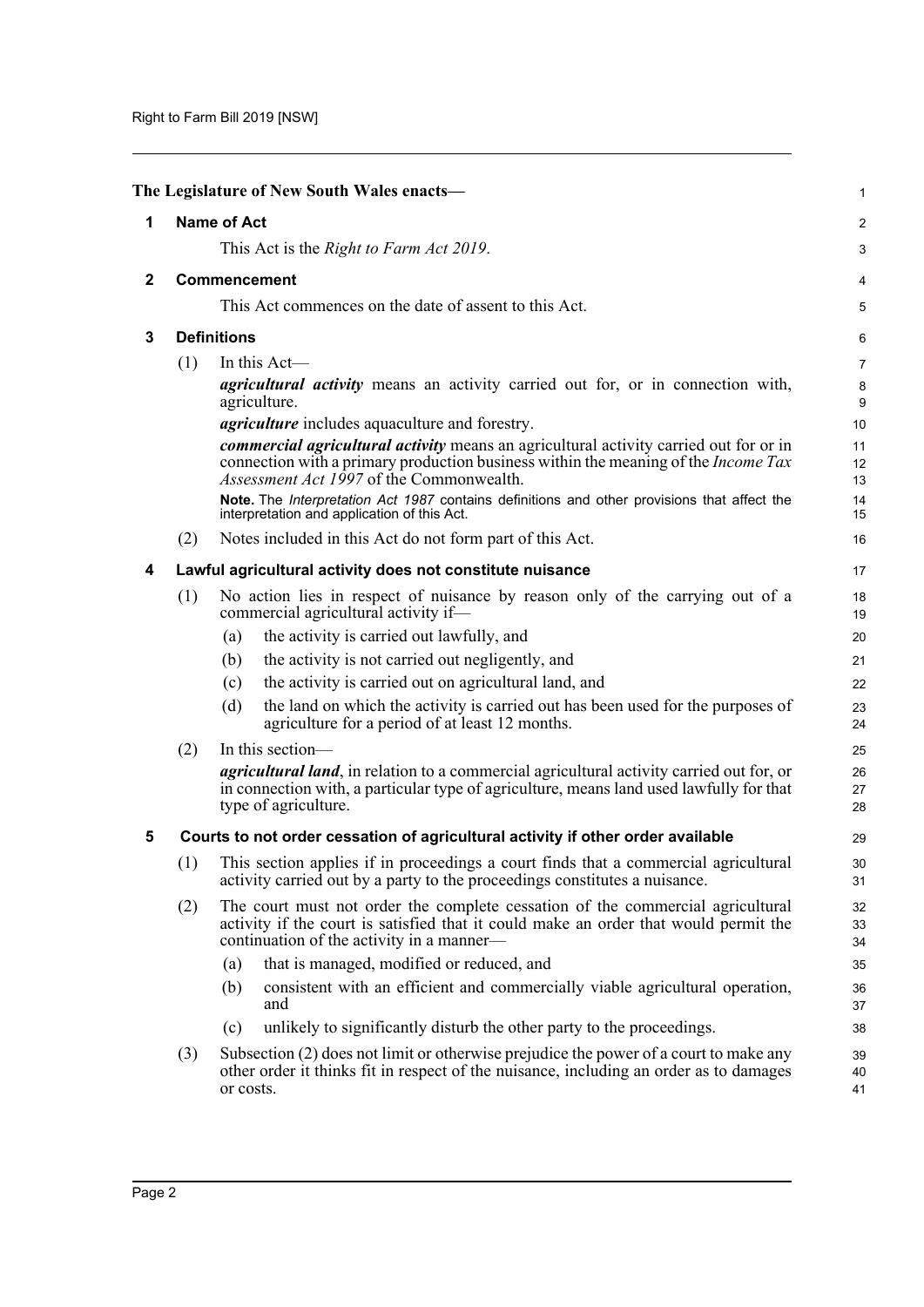#### <span id="page-6-0"></span>**6 Regulations**

The Governor may make regulations, not inconsistent with this Act, for or with respect to any matter that by this Act is required or permitted to be prescribed or that is necessary or convenient to be prescribed for carrying out or giving effect to this Act.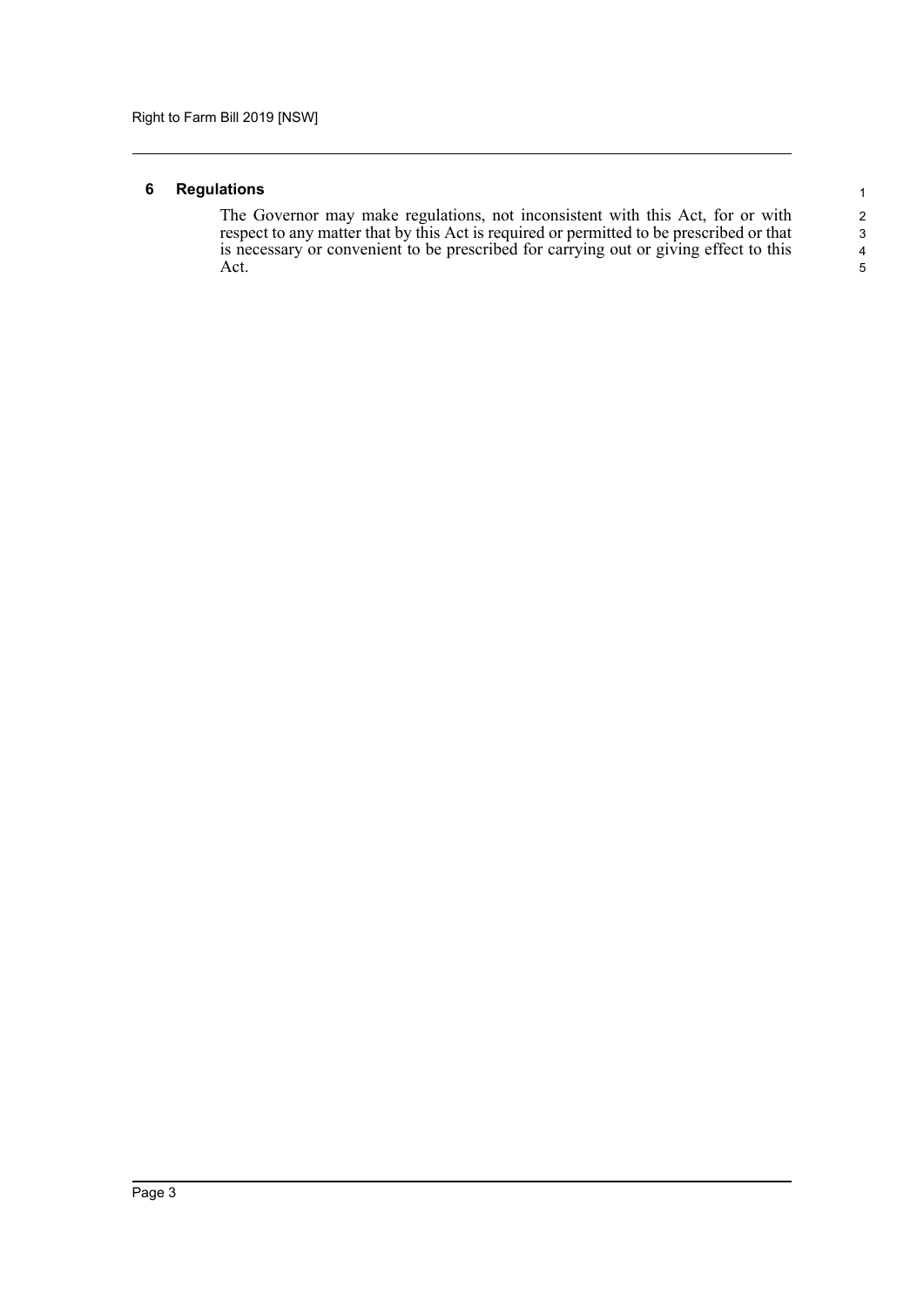<span id="page-7-0"></span>

| <b>Schedule 1</b> |  | Savings, transitional and other provisions            |  |
|-------------------|--|-------------------------------------------------------|--|
|                   |  | Part 1 Provisions consequent on enactment of this Act |  |

1

2

3

| 1 | <b>Regulations</b> |
|---|--------------------|
|   |                    |

| (1) |     | A regulation (a <i>transitional regulation</i> ) may make provision about a matter for<br>$which$ —                                                   |                     |  |
|-----|-----|-------------------------------------------------------------------------------------------------------------------------------------------------------|---------------------|--|
|     |     | it is necessary to make provision to allow or facilitate the doing of any thing<br>(a)<br>to achieve the transition to the operation of this Act, and | 6<br>$\overline{7}$ |  |
|     |     | this Act does not make provision or sufficient provision.<br>(b)                                                                                      | 8                   |  |
|     | (2) | A transitional regulation may have retrospective operation to a day not earlier than<br>the commencement of this Act.                                 |                     |  |
|     | (3) | A transitional regulation must declare it is a transitional regulation.                                                                               | 11                  |  |
|     | (4) | This clause and any transitional regulations expire 2 years after the commencement<br>of this Act.                                                    | 12<br>13            |  |
| 2   |     | <b>Existing proceedings</b>                                                                                                                           |                     |  |
|     |     | Sections 4 and 5 do not apply to proceedings commenced before the commencement<br>of this Act.                                                        | 15<br>16            |  |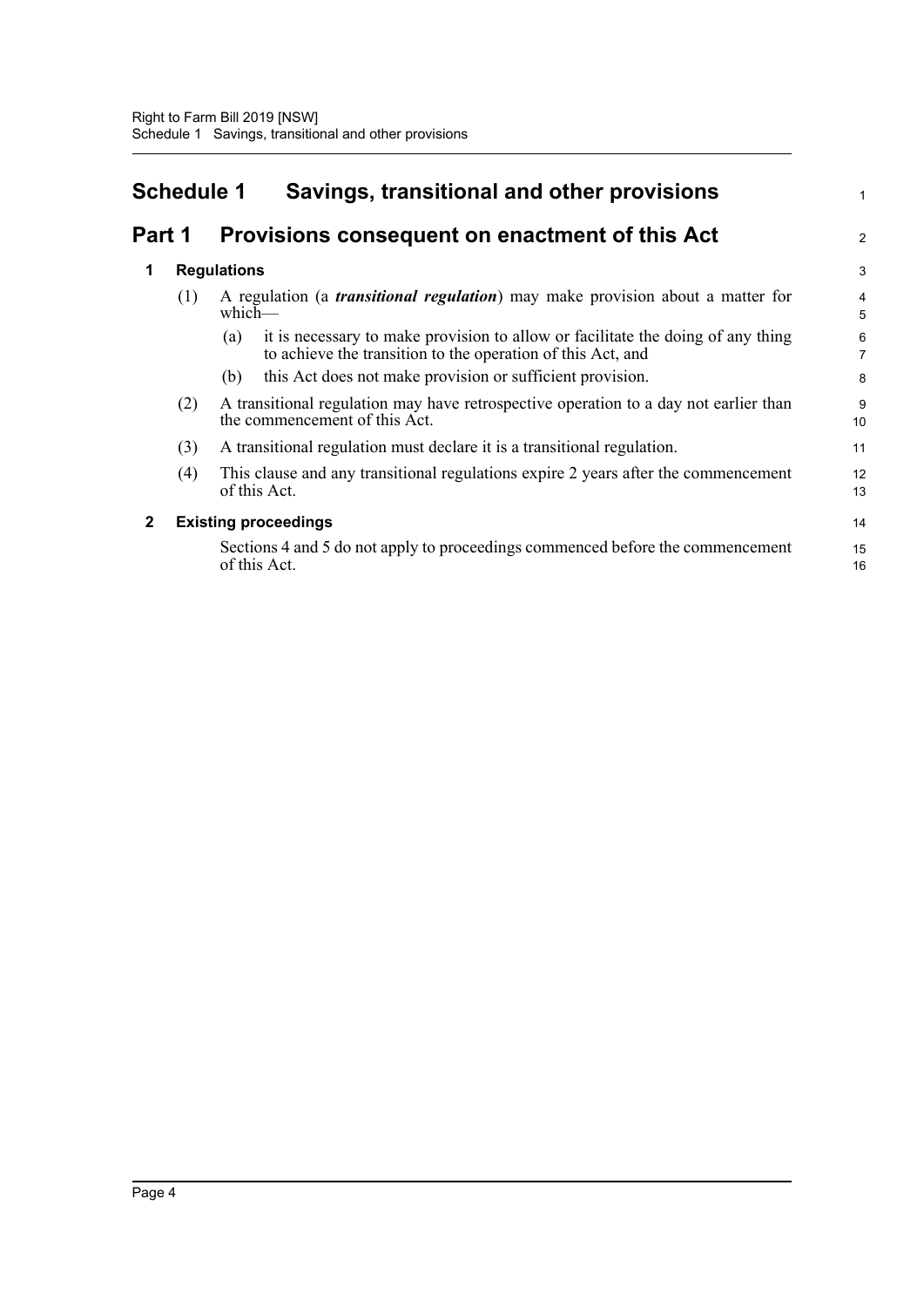<span id="page-8-0"></span>

|                                   | <b>Schedule 2</b> |                   | <b>Amendment of Inclosed Lands Protection Act</b><br>1901 No 33                                                                                                                                                                                                                            | 1<br>$\overline{a}$  |
|-----------------------------------|-------------------|-------------------|--------------------------------------------------------------------------------------------------------------------------------------------------------------------------------------------------------------------------------------------------------------------------------------------|----------------------|
| [1]                               |                   |                   | Section 4B Aggravated unlawful entry on inclosed lands                                                                                                                                                                                                                                     | 3                    |
|                                   |                   |                   | Insert "or hinders" after "interferes with" in section $4B(1)(a)$ .                                                                                                                                                                                                                        | 4                    |
| $[2]$                             |                   | Section 4B(1)(a)  |                                                                                                                                                                                                                                                                                            | 5                    |
|                                   |                   |                   | Insert "or hinder" after "interfere with".                                                                                                                                                                                                                                                 | 6                    |
| $[3]$                             |                   |                   | Section 4B(1)(h) and (i)                                                                                                                                                                                                                                                                   | 7                    |
|                                   |                   |                   | Insert at the end of section $4B(1)(g)$ —                                                                                                                                                                                                                                                  | 8                    |
|                                   |                   |                   | , or                                                                                                                                                                                                                                                                                       | 9                    |
|                                   |                   |                   | damages property, or<br>(h)                                                                                                                                                                                                                                                                | 10                   |
|                                   |                   |                   | wilfully or negligently releases any livestock.<br>(i)                                                                                                                                                                                                                                     | 11                   |
| [4]                               |                   | Section 4B(1)     |                                                                                                                                                                                                                                                                                            | 12                   |
|                                   |                   |                   | Omit the penalty. Insert instead—                                                                                                                                                                                                                                                          | 13                   |
|                                   |                   |                   | Maximum penalty-                                                                                                                                                                                                                                                                           | 14                   |
|                                   |                   |                   | 120 penalty units or imprisonment for 12 months, or both, or<br>(a)                                                                                                                                                                                                                        | 15                   |
|                                   |                   |                   | 200 penalty units or imprisonment for 3 years, or both if—<br>(b)                                                                                                                                                                                                                          | 16                   |
|                                   |                   |                   | the offender was accompanied by 2 or more persons when the<br>(i)<br>offence occurred, or                                                                                                                                                                                                  | 17<br>18             |
|                                   |                   |                   | the aggravating circumstances are those set out in subsection<br>(i)<br>(1)(b).                                                                                                                                                                                                            | 19<br>20             |
| [5]                               |                   | <b>Section 4C</b> |                                                                                                                                                                                                                                                                                            | 21                   |
|                                   |                   |                   | Insert after section 4B-                                                                                                                                                                                                                                                                   | 22                   |
|                                   | 4C                |                   | Direct, incite, counsel, procure or induce aggravated unlawful entry                                                                                                                                                                                                                       | 23                   |
|                                   |                   |                   | A person must not direct, incite, counsel, procure or induce the commission of<br>an offence against section 4B.                                                                                                                                                                           | 24<br>25             |
|                                   |                   |                   | Maximum penalty-100 penalty units or imprisonment for 12 months, or<br>both.                                                                                                                                                                                                               | 26<br>27             |
| [6]                               |                   | <b>Section 5</b>  |                                                                                                                                                                                                                                                                                            | 28                   |
| Omit the section. Insert instead— |                   |                   |                                                                                                                                                                                                                                                                                            | 29                   |
|                                   | 5                 |                   | Leaving gate open                                                                                                                                                                                                                                                                          | 30                   |
|                                   |                   | (1)               | A person who enters into or upon the inclosed lands of any other person and<br>wilfully or negligently leaves open, removes or disables a gate is guilty of an<br>offence.                                                                                                                 | 31<br>32<br>33       |
|                                   |                   |                   | Maximum penalty—15 penalty units.                                                                                                                                                                                                                                                          | 34                   |
|                                   |                   | (2)               | A person who enters into or upon any road lawfully inclosed within the lands<br>of any other person through a gate (not being a public gate within the meaning<br>of the Roads Act 1993) and wilfully or negligently leaves open, removes or<br>disables the gate is guilty of an offence. | 35<br>36<br>37<br>38 |
|                                   |                   |                   | Maximum penalty—15 penalty units.                                                                                                                                                                                                                                                          | 39                   |
|                                   |                   | (3)               | In this section-                                                                                                                                                                                                                                                                           | 40                   |